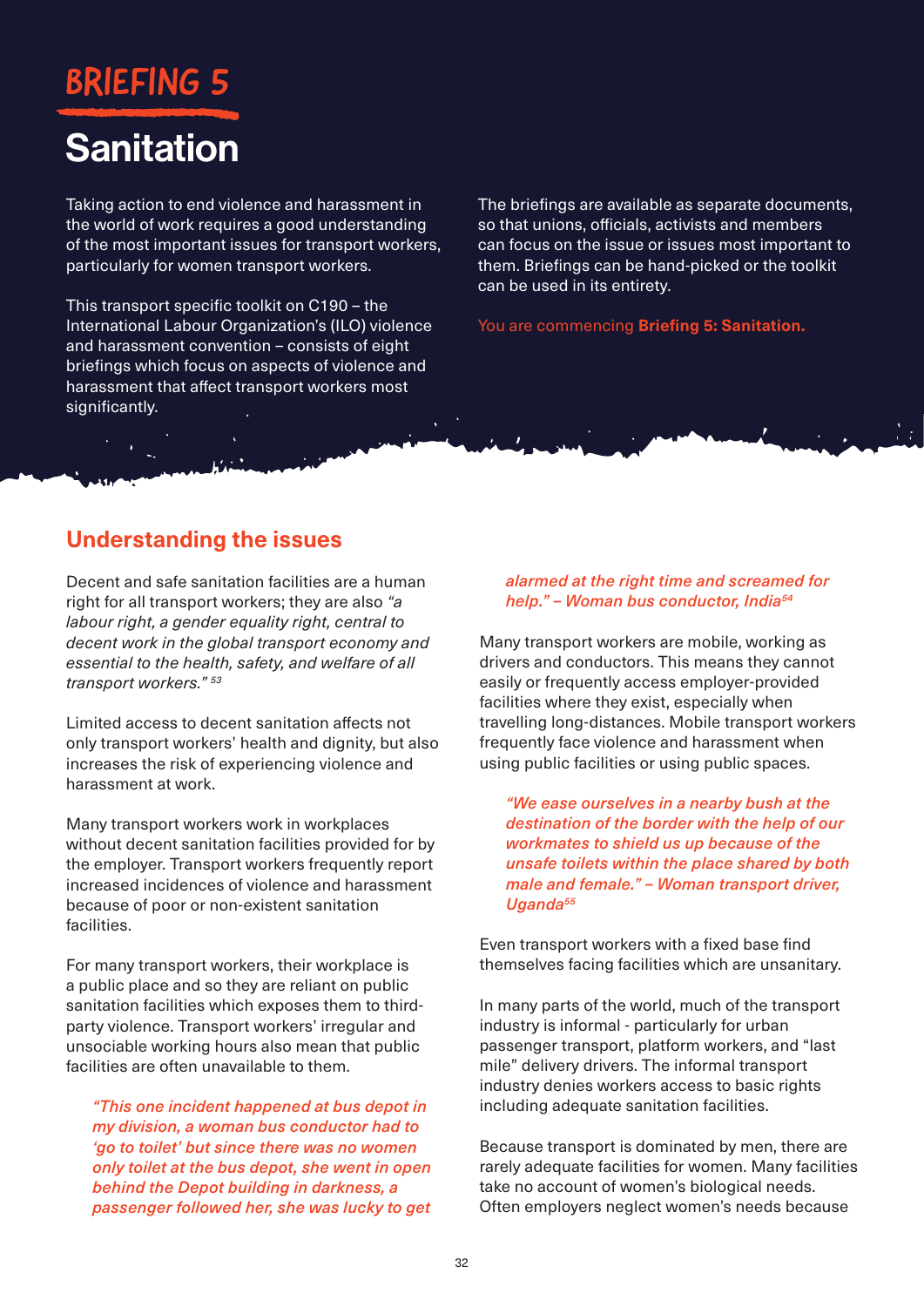of taboos around menstrual health, hygiene and toilet access. Women transport workers may be forced to use sanitation facilities not designed for their needs, toilets may be in unsafe places, there may be a lack of separate toilets for women, or no toilets provided for women. All this puts them at greater risk of violence and harassment.

*"We still have warehouses in the UK with no women's or gender-neutral toilet. That tells us very clearly that we're not welcome!" – Woman warehouse trunking coordinator, UK56*

Women may feel unable to use facilities that are not separate or do not offer gender-neutral individual cubicles with sufficient privacy. Women may avoid or delay using them, leading to health risks, particularly during menstruation and pregnancy. A lack of, or poorly scheduled toilet breaks makes the problem worse. Women also frequently face over-monitoring of their break times. Women may miss workdays, be disciplined for 'performance issues', or stop working in transport completely.

*"Sometimes, I want to go to the toilet, but I haven't finished my duty, so I have to hold it until I complete my shift. I was diagnosed with cystitis twice since working here for 18 years. It was a painful moment, I urinated blood." – Woman train operator, Thailand<sup>57</sup>* 

*"Bus workers in some countries resort to using adult diapers due to lack of access to toilets. We share those shameful working conditions but can't even afford to buy diapers." – Woman bus conductor, India58*

If workplaces do not offer adequate sanitation facilities, or separate facilities for women, it sends a clear message to women about how they are seen in the transport industry.

*"One day, when I was using the men's toilet, since there was no specific one for women, a colleague opened the door from the outside. Many colleagues had access to the toilet's keys. I reported my sad experience to my male colleague. I said that I would use the airport's passenger toilets that have separate*  *facilities for men and women, for as long as the company did not provide a toilet for women workers. Until this time, I had felt that he saw me as his colleague. Then he patted me on the shoulder and said, "Love, for you to stay here, you're going to have to learn to pee standing up. This is a man's place!" – Woman aircraft marshaller, Brazil <sup>59</sup>*

#### **Proper sanitation helps to improve gender equality and address violence and harassment at work**

Unions around the world are negotiating for safe access to decent sanitation facilities, demanding clean, secure, and accessible sanitation facilities at depots and workplaces, and on routes at stations (not open to the public), together with regular scheduled toilet breaks. Unions have campaigned for separate facilities for men and women. [\(See](https://sanitation.itfglobal.org/)  [ITF Sanitation Charter and/or Sanitation Toolkit for](https://sanitation.itfglobal.org/)  [examples of union action\)](https://sanitation.itfglobal.org/)

In Kathmandu, Nepal, the metropolitan administration responded to union demands from the Nepal Yatayat Mazdoor Sangh (NETWON) union and committed to building 42 free genderresponsive toilets for informal road transport workers.<sup>60</sup>

The ITF's [Transport Workers' Sanitation Charter](https://www.itfglobal.org/en/reports-publications/itf-sanitation-charter) offers guidance on action that should be taken by employers and governments. As a minimum, there should be:

- An appropriate number of accessible, secure and clean toilets for women and men, which are well lit inside and outside
- Good ventilation
- Lockable cubicles
- Appropriate hygiene (washing) facilities with clean water
- Affordable and appropriate menstrual hygiene products provided.

It states paid rest breaks are essential for transport workers, who should be able to access toilets when they need them during working hours without delay, and with no loss of income.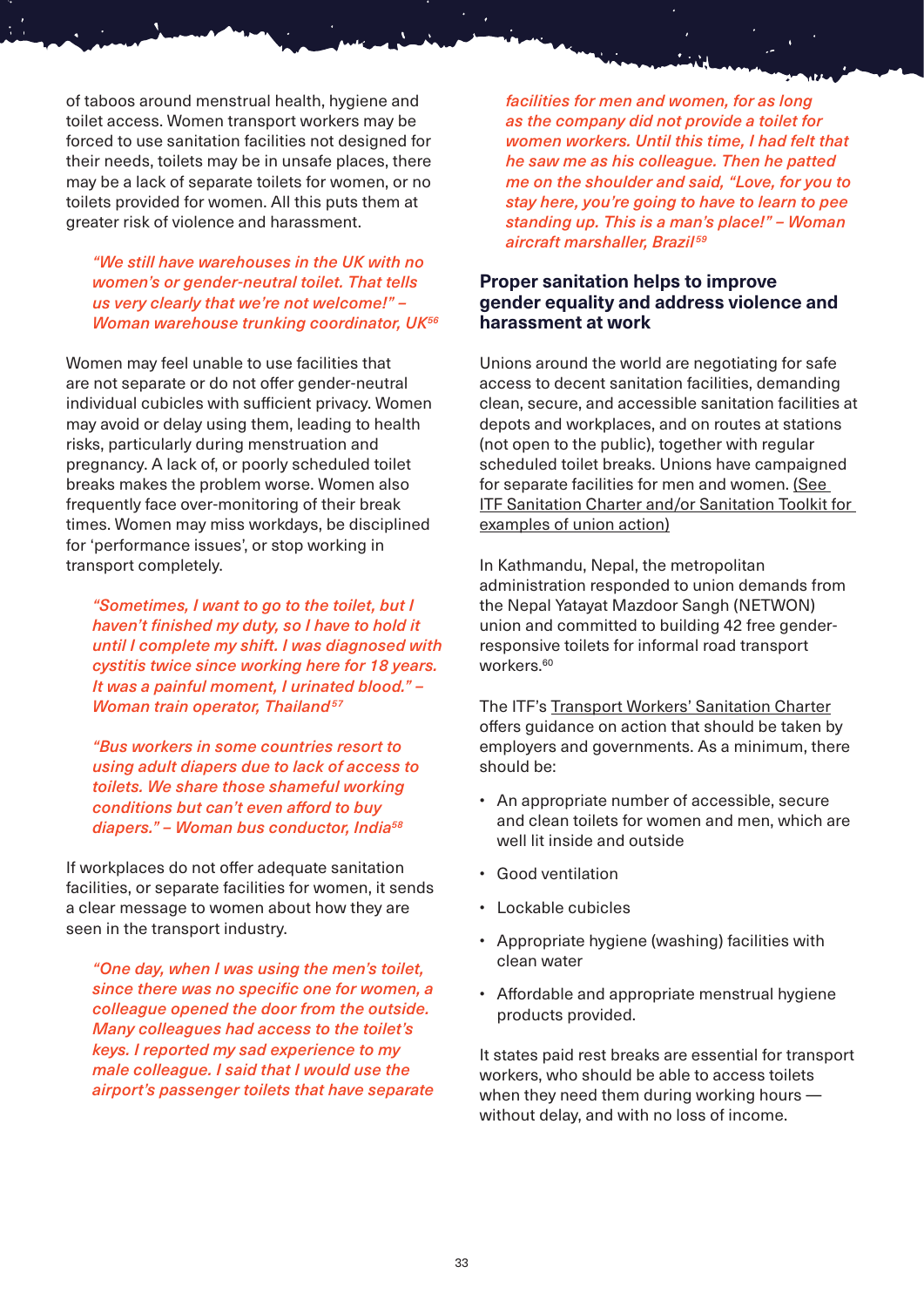The Charter focuses on the urgent improvements needed to protect the health and safety of transport workers. It emphasises the importance of a gender-informed approach to sanitation so that the specific issues affecting women transport workers are appropriately and adequately addressed. Unified action must be taken across all levels – global, national and workplace, and with all stakeholders – governments, employers, and investors – with implementation along supply chains. The Charter also includes examples of union action, an employers' checklist with requirements for decent sanitary facilities for transport workers, an annex on the health risks associated with lack of sanitation facilities, and an annex on the right to sanitation under international law.

The ITF has also developed a [Sanitation Toolkit](https://sanitation.itfglobal.org/) to support unions to implement the charter.

## **How C190 can help**

### **C190 includes sanitation as part of the world of work.**

- *(a) "This Convention applies to violence and harassment in the world of work occurring in the course of, linked with or arising out of work…*
- *(b) in places where the worker is paid, takes a rest break or a meal, or uses sanitary, washing and changing facilities;"* **(Article 3, C190)**

#### **C190 requires employers and governments to address work arrangements that increase the risk of violence and harassment.**

*"Each Member shall take appropriate measures to prevent violence and harassment in the world of work, including:*

- *(a) recognizing the important role of public authorities in the case of informal economy workers;*
- *(b) identifying, in consultation with the employers' and workers' organizations concerned and through other means, the sectors or occupations and work arrangements in which workers and other persons concerned are more exposed to violence and harassment; and*
- *(c) taking measures to effectively protect such persons"* **(Article 8, C190)**

**C190 requires employers and governments to take measures to identify risks and hazards in the world of work and take measures to prevent them.**

*Each Member shall adopt laws and regulations requiring employers to take appropriate steps commensurate with their degree of control to prevent violence and harassment in the world of work, including gender-based violence and harassment…:*

- *(a) adopt and implement, in consultation with workers and their representatives, a workplace policy on violence and harassment;*
- *(b) take into account violence and harassment and associated psychosocial risks in the management of occupational safety and health;*
- *(c) identify hazards and assess the risks of violence and harassment, with the participation of workers and their representatives, and take measures to prevent and control them; and*
- *(d) provide to workers and other persons concerned information and training, in accessible formats as appropriate, on the identified hazards and risks of violence and harassment and the associated prevention and protection measures, including on the rights and responsibilities of workers and other persons concerned…* **(Article 9, C190)**

### **Recommendation 206 states that risk assessment should consider factors that increase the likelihood of violence and harassment.**

*The workplace risk assessment referred to in Article 9(c) of the Convention should take into account factors that increase the likelihood of violence and harassment, including psychosocial hazards and risks. Particular attention should be paid to the hazards and risks that:*

- *(a) arise from working conditions and arrangements, work organization and human resource management, as appropriate…*
- *(c) arise from discrimination, abuse of power relations, and gender, cultural and social norms that support violence and harassment.*  **(Paragraph 8, R206)**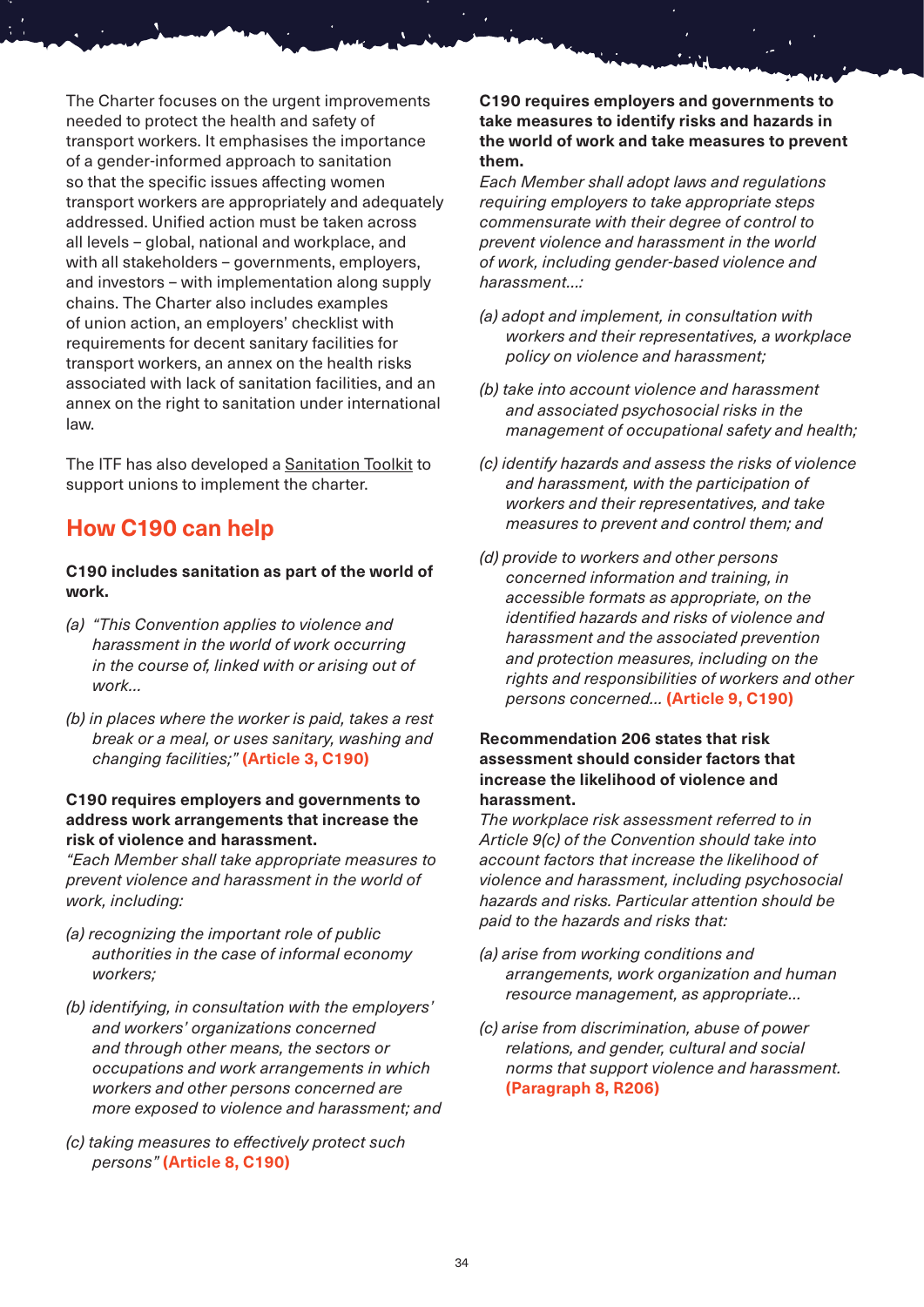# ACTIVITY TO ENCOURAGE UNION ACTION

# Facilitator notes

## **Aim**

The aim of this activity is to encourage participants to consider how the C190 language on sanitation can be used to campaign for better sanitation provisions for transport workers in their local context.

### **Tasks**

Organise participants into small groups. Ask them to read the section on *'How can C190 help'* in the briefing 'Sanitation'. You can also provide them with examples from the ITF's Sanitation Charter, or local worker experiences to help with their discussion. Then, ask each group to draw a table with three columns. Ask them to discuss the questions and note down their answers in the appropriate column.

 $\mathbf{r}$ 

- **For more information see the 'Joint Global Union Toolkit':**
- **· For further information about sanitation see: Section 1.1, 1.3 and 1.5.**
- **· For further information about concrete action points that unions can take see: Section 2.**

# **Activity**

### **Aim**

This activity encourages us to consider how we can use C190 to campaign for better sanitation provisions for transport workers.

### **Tasks**

Read the briefing 'Sanitation'. Then, draw a table with three columns. Label these columns **World of work, Government** and **Other stakeholders**. Read the questions below and discuss what key actions you might take at different levels based on your experience. Fill in your ideas in the appropriate column.

- · Does your employer provide safe and decent sanitation facilities at work?
- Are there sufficient safe facilities for women to use?
- · Are workers given sufficient time or breaks to use them as appropriate for specific needs of all workers — for example, women, disabled workers?
- · If not, what can we ask from employers to improve them?
- · How can the right to sanitation be integrated into the union agenda on occupational safety and health, and into occupational safety and health in the workplace (workplace policy, identification and assessment of risks, prevention, and control measures)?

The [ITF checklist](https://www.itfglobal.org/sites/default/files/node/resources/files/ITF_SanitationCharter_EN.pdf) is useful to find out if employers are providing decent sanitation facilities for workers.

- · What demands can we make to government?
- · What demands can we make to local authorities who are responsible for public sanitation?